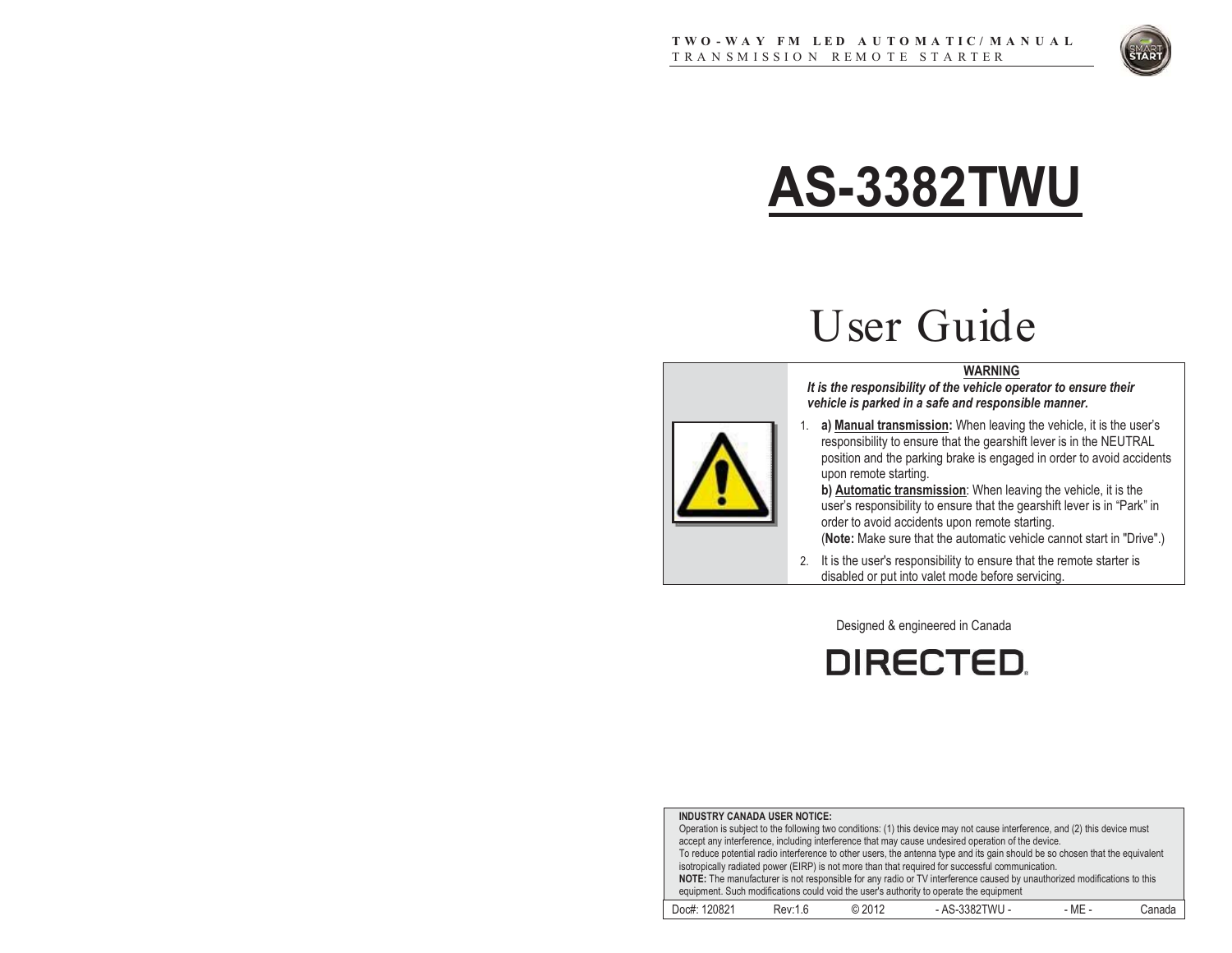### Table of Contents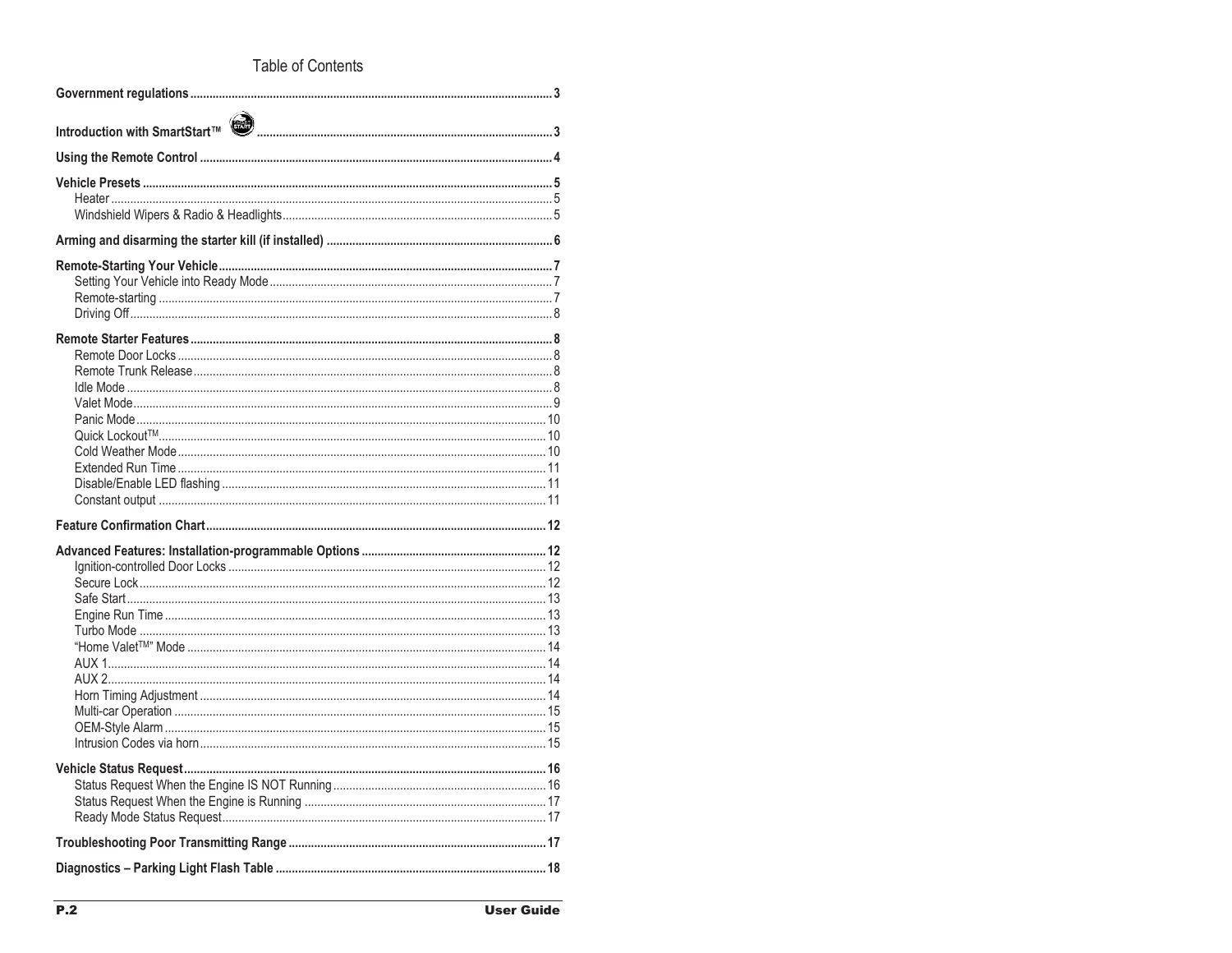# *Diagnostics – Parking Light Flash Table*

| <b>Parking lights flashes</b>              | <b>Description</b>                                                           |  |  |  |
|--------------------------------------------|------------------------------------------------------------------------------|--|--|--|
|                                            | Doors locked.<br>$\bullet$                                                   |  |  |  |
| 1                                          | Trunk released.                                                              |  |  |  |
|                                            | Start signal received from the remote.                                       |  |  |  |
|                                            | Runtime has expired.<br>$\bullet$                                            |  |  |  |
| 2 fast                                     | Doors unlocked.                                                              |  |  |  |
|                                            | Valet mode is deactivated.<br>$\bullet$                                      |  |  |  |
| 2 slow                                     | Shutdown by remote.<br>$\bullet$                                             |  |  |  |
| 3 slow                                     | Runtime is extended.<br>$\bullet$                                            |  |  |  |
| 1 slow $\rightarrow$ 2 fast                | Valet mode activated.                                                        |  |  |  |
| 4 fast                                     | Shutdown by brake.<br>$\bullet$                                              |  |  |  |
|                                            | A remote start was attempted while the brake pedal is engaged.<br>$\bullet$  |  |  |  |
| 10 fast                                    | Shutdown by hood.<br>$\bullet$                                               |  |  |  |
|                                            | A remote start was attempted while the hood is open.<br>$\bullet$            |  |  |  |
| $ON \rightarrow$ twice                     | Cold weather mode deactivated.<br>$\bullet$                                  |  |  |  |
| ON $\rightarrow$ 3 times                   | Cold weather mode activated.<br>$\bullet$                                    |  |  |  |
| Solid ON                                   | Engine is running under remote start.<br>$\bullet$                           |  |  |  |
| Flash for 30 sec.                          | Panic mode is triggered.<br>$\bullet$                                        |  |  |  |
| Flash for 60 sec.                          | Alarm is triggered.<br>$\bullet$                                             |  |  |  |
| ON $\rightarrow$ twice $\rightarrow$ twice | A remote start was attempted while the system is in home valet.<br>$\bullet$ |  |  |  |

# *Government regulations*

This device complies with part 15 of the FCC Rules. Operation is subject to the following two conditions: (1) This device may not cause harmful interference, and (2) this device must accept any interference received, including interference that may cause undesired operation.

This equipment has been tested and found to comply with the limits for a Class B digital device, pursuant to part 15 of the FCC Rules. These limits are designed to provide reasonable protection against harmful interference in a residential installation. This equipment generates and can radiate radio frequency energy and, if not installed and used in accordance with the instructions, may cause harmful interference to radio communications. However, there is no guarantee that interference will not occur in a particular installation. If this equipment does cause harmful interference to radio or television reception, which can be determined by turning the equipment off and on, the user is encouraged to try to correct the interference by one or more of the following measures:

- -Reorient or relocate the receiving antenna.
- -Increase the separation between the equipment and receiver.
- - Connect the equipment into an outlet on a circuit different from that to which the receiver is connected.
- $\bullet$ Consult the dealer or an experienced radio/TV technician for help.

This device complies with the Industry Canada Radio Standards Specification RSS 210. Its use is authorized only on a no-interference, no-protection basis; in other words, this device must not be used if it is determined that it causes harmful interferences to services authorized by IC. In addition, the user of this device must accept any radio interface that may be received, even if this interference could affect the operation of the device.

Warning! Changes or modifications not expressly approved by the party responsible for compliance could void the user's authority to operate this device.

# *Introduction with SmartStart™*

This is a state-of-the-art remote car starter system. The system is packed with advanced features such as priority access to the driver's door (commodity features), the Safe Start children safety feature and SmartStart™.

SmartStart™ is a groundbreaking technology that enables your remote starter features to be accessed by your smartphone. Features include keyless entry, trunk release, panic, remote start/stop toggle and alarm notifications1. **Note:** SmartStart™ must be professionally installed. For more information, see your nearest authorised Directed Canada dealer.

With many advanced functions, this product will satisfy any one of your expectations from high-end commodity and security systems, without neglecting any standard feature commonly offered by entry-level starters.

<sup>&</sup>lt;sup>1</sup> Certain conditions apply. See your authorised Directed Canada dealer.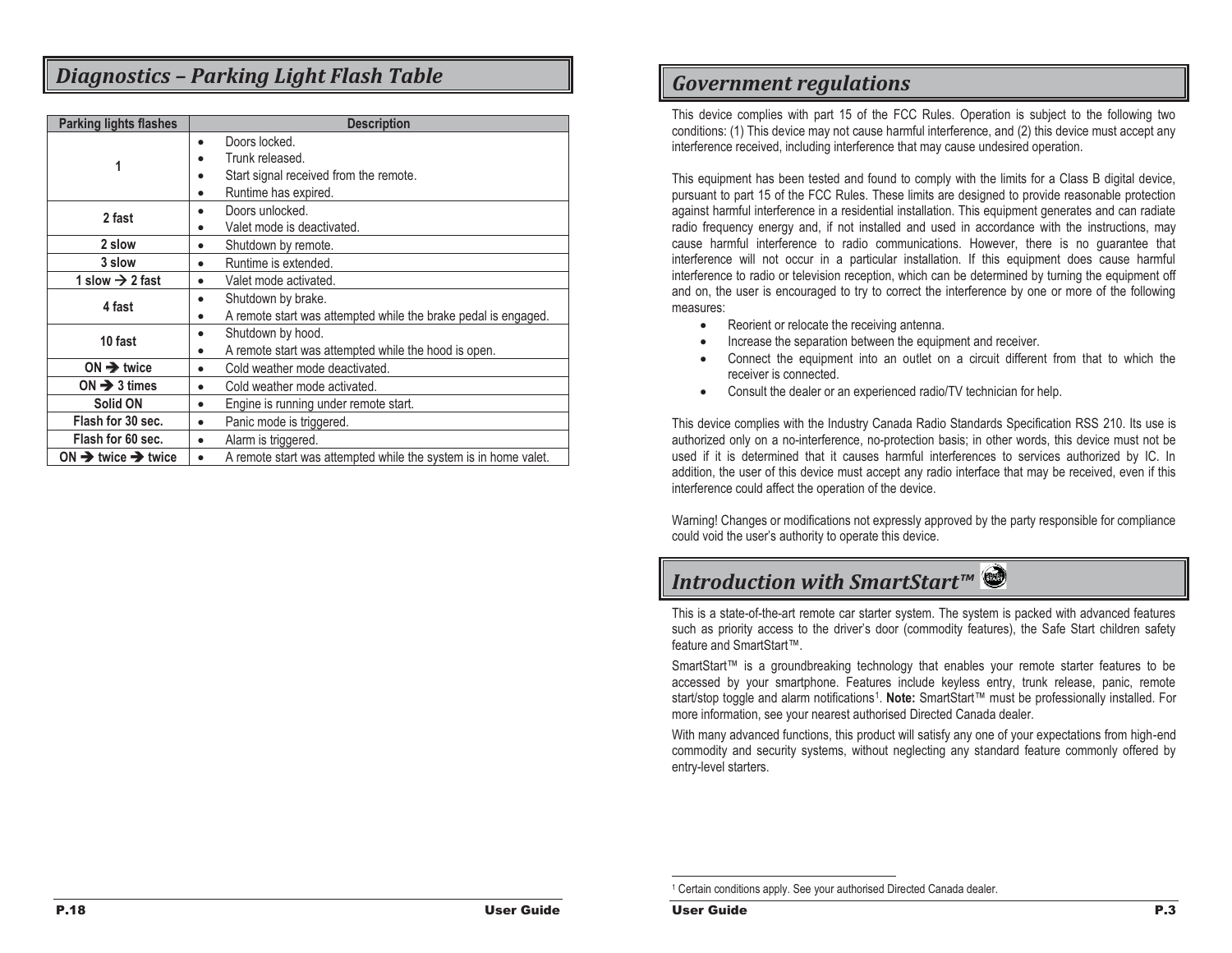# *Using the Remote Control*

Your remote starter is equipped with a 5-button multi-channel remote control. It can operate two independent vehicles equipped with a remote starter (see **Multi-car operation** section on **page-15).** The functions of the transmitter are as follows:

#### **2-way LED remote**

| $\overline{\mathbf{r}}$ | <b>LOCK:</b> Locks the doors and arms<br>the STARTER KILL (if installed).                                                                                                                                                                                            |                                                              |
|-------------------------|----------------------------------------------------------------------------------------------------------------------------------------------------------------------------------------------------------------------------------------------------------------------|--------------------------------------------------------------|
| 3                       | <b>UNLOCK:</b> Unlocks the doors and<br>disarms the STARTER KILL (if<br>installed). Activates the <b>AUX 1</b><br>output if Priority Door Access is<br>configured.                                                                                                   |                                                              |
|                         | <b>TRUNK:</b> Opens the <b>TRUNK</b> or<br>activates the AUX 3 output.<br>Note: Trunk option must be<br>installed.                                                                                                                                                   | 0<br>$IFD$ #1<br>LED#2<br>3<br>(lock)<br>(unlock)            |
| $\mathcal{F}$           | <b>START/STOP:</b> Remote starts or<br>stops the engine. Gets the system<br>into Cold Weather mode<br>bv<br>pressing the <b>SHIFT</b> button and<br>then pressing and holding<br>the<br><b>START/STOP</b><br>button<br>for<br>3 seconds. <b>Note:</b> Icon may vary. | k<br>$^\circledR$<br>LED#3<br>$IFD$ #4<br>(trunk)<br>(start) |
| <b>AUX</b>              | AUX (upper right side, indicated<br>by the arrow): This button serves<br>as a second function button.<br>This button allows<br>assigning<br>different functions to any of the<br>other four buttons.                                                                 |                                                              |

#### **Status Request When the Engine is Running**

#### **When the vehicle doors are locked:**

The LED # 1 will flash 3 times to denote that the vehicle's doors are locked. **When the vehicle doors are unlocked:** 

The LED # 2 will flash 3 times to denote that the vehicle's doors are unlocked.

#### **And:**

| <b>RUN TIME</b>                                 | Beep(s | <b>LED#1</b> | LED#2                                      | <b>LED#3</b> | <b>LED#4</b> |
|-------------------------------------------------|--------|--------------|--------------------------------------------|--------------|--------------|
| If there is more than 3/4 of<br>Run time cycle  | 3      |              | ON for 1-sec   ON for 1-sec   ON for 1-sec |              | ON for 1-sec |
| If there is more than half of<br>run time cycle | 3      |              | ON for 1-sec   ON for 1-sec   ON for 1-sec |              |              |
| If there is more than 1/4 of<br>run time cycle  | 3      |              | ON for 1-sec   ON for 1-sec                |              |              |
| If there is less than 1/4 of<br>run time cycle  | 3      | ON for 1-sec |                                            |              |              |

#### **Ready Mode Status Request**

| <b>STATUS</b>        | <b>SEQUENCE</b>                         | <b>LED#1</b> | LED#2     | LED#3 | LED#4 | Beep(s)        |
|----------------------|-----------------------------------------|--------------|-----------|-------|-------|----------------|
| In Ready<br>Mode     | if locked                               | 3 flashes    |           |       |       |                |
|                      | if unlocked                             |              | 3 flashes |       |       |                |
| Out of<br>Ready Mode | 1 <sup>st</sup> sequence<br>if locked   | 3 flashes    |           |       |       |                |
|                      | 1 <sup>st</sup> sequence<br>if unlocked |              | 3 flashes |       |       | $\overline{2}$ |
|                      | 2 <sup>nd</sup> sequence                |              |           |       |       |                |

# *Troubleshooting Poor Transmitting Range*

Many factors may affect the operating range of the transmitter. Some of these are:

- The condition of the battery in the transmitter.
- The operating environment (for example: downtown radio-frequency noise, airports, cellular phone towers…).
- Metal: any type of metal will affect operating range. This includes the metal in the car.
- The shape of the vehicle can affect range as well; vans in general have an especially poor range.
- The shape of the roof and A-pillars brings about considerable radio-frequency deflection (in this case the signal from the remote control). As a result, the direction in which the vehicle is facing in relation to the remote control can affect the range. Straight on – standing in front of the vehicle – generally gives you the greatest range; the second best performance is from the back. Using the remote control from either side of the vehicle will usually give the lowest range.
- The range will be significantly lower in a crowded parking lot than in open space.
- Always hold the transmitter high, approximately at shoulder height. Holding the transmitter against your chin will also increase your range: your head acts as an antenna.
- The operating range will be somewhat lower on vehicles equipped with an aftermarket or factory alarm.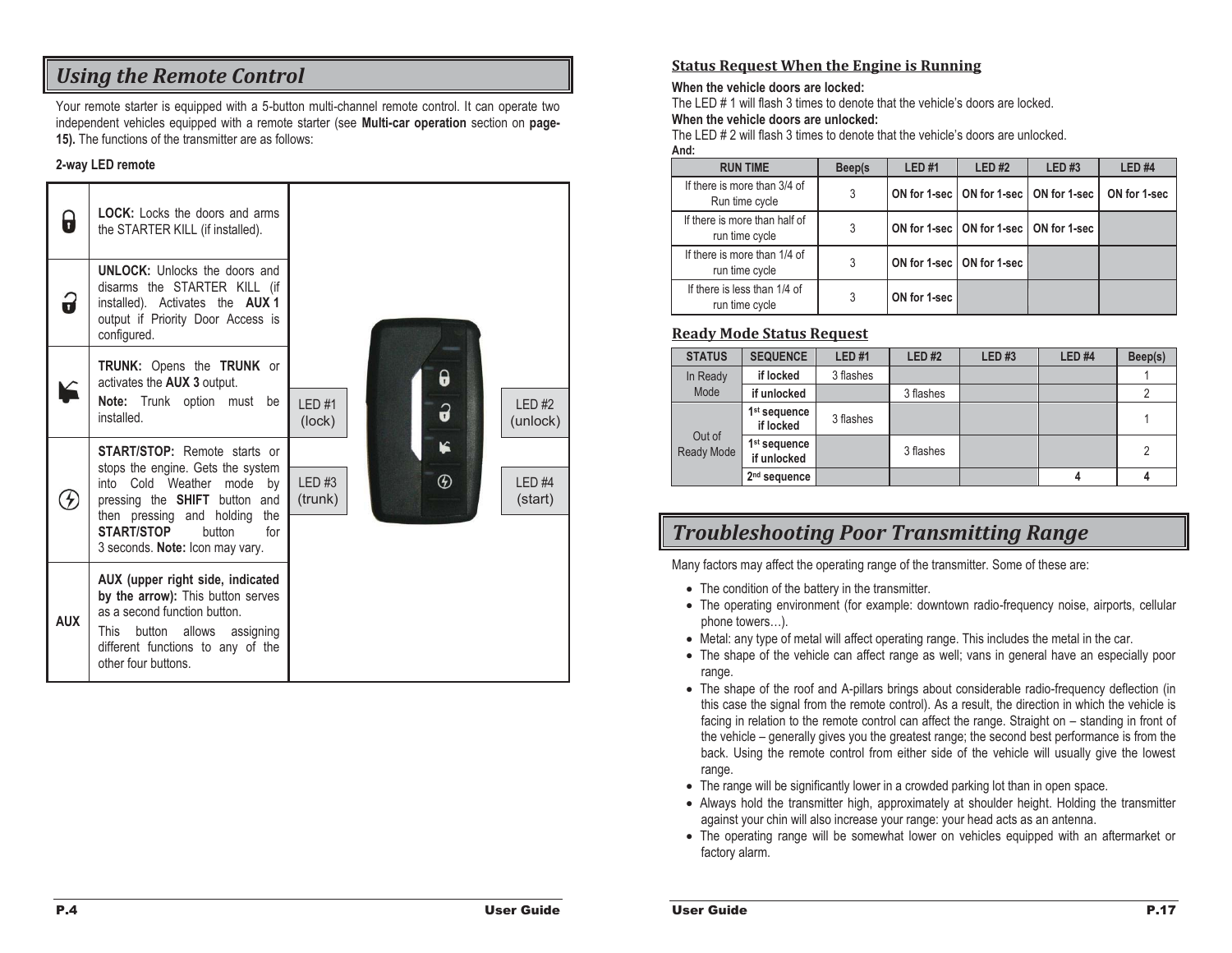# *Vehicle Status Request*

The status request feature allows the user to see the status of the vehicle  $\longrightarrow$ i.e.: if the doors are locked or unlocked or if the vehicle is in cold weather mode, home valet mode, in valet mode or how much time is left in the run time cycle. The following charts (Tables 1, 2 and 3) indicate the confirmation sequences.

#### To retrieve the vehicle status:

Press and release the **AUX** button then press and release the **button** (there will be a beep). The transmitter will then flash the corresponding sequence of LED's depending on the vehicle's status.

- If the engine is NOT running
- If the vehicle is in or out of ready mode
- If the engine IS running under a remote start (if the doors are locked) or (if the doors are unlocked).

The status request feature is a two-step procedure:

- The first sequence of flashes denotes if the vehicle's doors are locked or unlocked.
- The second sequence of flashes (if applicable) denotes if the vehicle is Cold Weather mode, Home valet mode, or, Valet mode.
- If there is no second sequence transmission, then the vehicle is none of the 3 mentioned features (Cold weather mode, Home valet mode or Valet mode).

#### **Status Request When the Engine IS NOT Running**

| <b>STATUS</b>        | <b>SEQUENCE</b>                         | <b>LOCK</b> | <b>UNLOCK</b> | <b>TRUNK</b> | <b>START/STOP</b> | Beep(s)        |
|----------------------|-----------------------------------------|-------------|---------------|--------------|-------------------|----------------|
| Lock                 |                                         | 3 flashes   |               |              |                   |                |
| <b>Unlock</b>        |                                         |             | 3 flashes     |              |                   | $\overline{2}$ |
| Cold<br>Weather      | 1 <sup>st</sup> sequence<br>if locked   | 3 flashes   |               |              |                   | 2              |
|                      | 1 <sup>st</sup> sequence<br>if unlocked |             | 3 flashes     |              |                   | 2              |
|                      | 2 <sup>nd</sup> sequence                |             |               |              | 1 second          |                |
| Home<br>Valet        | 1 <sup>st</sup> sequence<br>if locked   | 3 flashes   |               |              |                   | 2              |
|                      | 1 <sup>st</sup> sequence<br>if unlocked |             | 3 flashes     |              |                   | $\overline{2}$ |
|                      | 2 <sup>nd</sup> sequence                | 1 second    |               |              | 1 second          |                |
| Valet<br><b>Mode</b> | 1 <sup>st</sup> sequence<br>if locked   | 3 flashes   |               |              |                   | 1              |
|                      | 1 <sup>st</sup> sequence<br>if unlocked |             | 3 flashes     |              |                   | 1              |
|                      | 2 <sup>nd</sup> sequence                | 1 second    |               |              | 1 second          |                |

#### **1-way companion remote (where available)**

| Ŧ          | <b>LOCK:</b> Locks the doors and arms the STARTER KILL<br>(if installed).                                                                                                                                                                   |          |
|------------|---------------------------------------------------------------------------------------------------------------------------------------------------------------------------------------------------------------------------------------------|----------|
| 9          | <b>UNLOCK:</b> Unlocks the doors and disarms the<br>STARTER KILL (if installed). Activates the <b>AUX1</b><br>output if Priority Door Access is configured.                                                                                 |          |
|            | <b>TRUNK:</b> Opens the <b>TRUNK</b> or activates the <b>AUX 3</b><br>output.<br><b>Note:</b> Trunk option must be installed.                                                                                                               | θ        |
|            | <b>START/STOP:</b> Remote starts or stops the engine.<br>Gets the system into Cold Weather mode by pressing<br>the <b>SHIFT</b> button and then pressing and holding the<br><b>START/STOP</b> button for 3 seconds. Note: Icon may<br>vary. | $\cal G$ |
| <b>AUX</b> | AUX (upper right side, indicated by the arrow):<br>This button serves as a second function button.<br>This button allows assigning different functions to any<br>of the other four buttons.                                                 |          |

# *Vehicle Presets*

#### **Heater**

When leaving the vehicle it is recommended to preset the accessory controls in preparation for the next remote start. Settings for the blower motor (fan), front and rear, should not be left on **HIGH**. It is recommended to leave the settings on **LOW** or **MEDIUM** instead.

#### **Windshield Wipers & Radio & Headlights**

Certain vehicles require the radio and / or windshield wiper and / or headlight circuits to become energized while running under remote start. When leaving the vehicle you must ensure that the windshield wiper and headlight switches are **OFF**. Leaving the headlight switch **ON** on certain types of vehicles could cause them to remain **ON** even after remote starter shut down, resulting in a dead battery.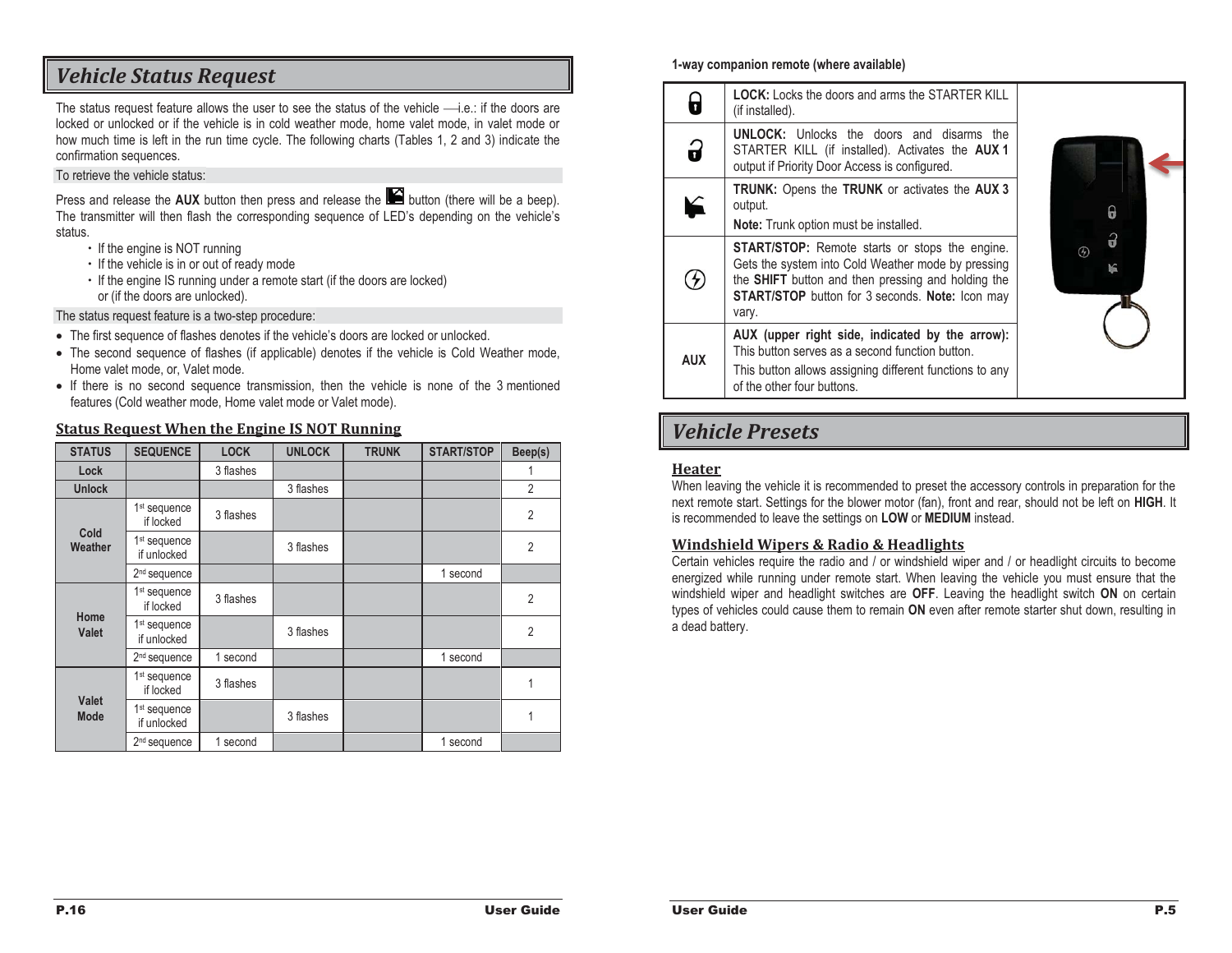# *Arming and disarming the starter kill (if installed)*

This added security feature will prevent the vehicle from starting with the Ignition key when the starter kill is armed. If the system was installed with the starter kill option, the vehicle will not be able to start with the key unless the system has been unlocked first or put into Valet Mode **(page 9).**

Note: If the Starter Kill is installed, the vehicle will benefit from a protection against starter motor damage that could occur after remote-starting the engine should the user, by force of habit, turn the ignition key to the **CRANK** position.

The Starter Kill (if installed) can be configured by the installer either to Passive Mode (so as to arm automatically) or Active Mode (so as to require the user's intervention for arming). By default, the Remote Car Starter is configured to Passive Mode.

#### **Passive mode:**

To **arm** the Starter Kill:

• Press the **button** on the transmitter.

**OR**

- Let the Starter Kill arm automatically 1 minute (by default) or 3 minutes (if configured this way) after the ignition is turned **OFF** or once the last door is closed (if the doors are monitored).
- - The LED on the antenna will flash quickly during the countdown preceding the activation of the Starter Kill.
- Once the activation countdown expires, the LED will send a series of quick double flashes to indicate that the Starter Kill is now armed.

To **disarm** the Starter Kill:

- Press the **D** button on the transmitter.
	- $\bullet$  The Starter Kill will automatically rearm itself after 1 minute (by default) or 3 minutes (if configured this way) if no door is left opened (if the doors are monitored) and the ignition is **not** turned **ON**.

#### **Active Mode:**

To arm the Starter Kill:

- Press the **button** on the transmitter.
	- $\bullet$ The parking lights will flash once.
	- -The LED on the antenna will flash slowly.
	- - If remote door locks are installed, this will also lock the doors and arm the OEM-style alarm (if configured).

To disarm the Starter Kill:

- Press the **button** on the transmitter.
	- $\bullet$ The parking lights will flash twice.
	- -The LED on the antenna will remain **OFF**.
	- - If remote door locks are installed, this will also unlock the doors and disarm the OEMstyle alarm (if configured).

#### **Multi-car Operation**

This option allows the owner of two vehicles, both equipped with the same Remote Car Starter model, to control both systems with a single remote control. To control the second vehicle:

| <b>OR</b> |  |
|-----------|--|
|           |  |
|           |  |
|           |  |
|           |  |
|           |  |

**Note:** If the multi-level features have been modified from their default state by your installer, the **AUX** button may have to be pressed once, twice or three times, according to the option you chose.

#### **OEM-Style Alarm**

The OEM-style alarm (if configured by your installer) monitors the doors, hood and ignition switch of your vehicle. It will sound the horn if a door or the hood is opened, or if the key is turned into the **IGNITION ON** position.

- To arm the OEM-style alarm, press the **button** on the transmitter. -The OEM-style alarm will ONLY arm if the  $\blacksquare$  button on the transmitter is pressed. The LED on the antenna will flash slowly to indicate that the OEM-style alarm is now armed.
- To disarm the OEM-style alarm, press the **button on the transmitter.**

-To stop the horn from sounding if the OEM-style alarm is triggered, press the  $\bigodot$  or  $\bigodot$ button, or put the system in and out of **Valet Mode (See page 9).** 

#### **Intrusion Codes via horn**

The system monitors the following:

- -Doors
- -Hood
- -Ignition

**Note:** If an intrusion has occurred the HORN will sound for a maximum of 1 minute.

If an intrusion has occurred and  $\blacksquare$  pressed, the horn provides an intrusion code corresponding to the type of intrusion that occurred.

| .<br>.<br><br>$\overline{\phantom{a}}$<br>$\ddot{\phantom{1}}$<br>┅<br>11/1<br>-<br>$\Lambda$ | $ -$<br>$\overline{\phantom{0}}$<br>הוטור:<br>$\overline{\phantom{a}}$<br>тл |
|-----------------------------------------------------------------------------------------------|------------------------------------------------------------------------------|
| ົນ<br>-<br>-<br>Jλ                                                                            | $\cdots$<br>-<br>◡◠                                                          |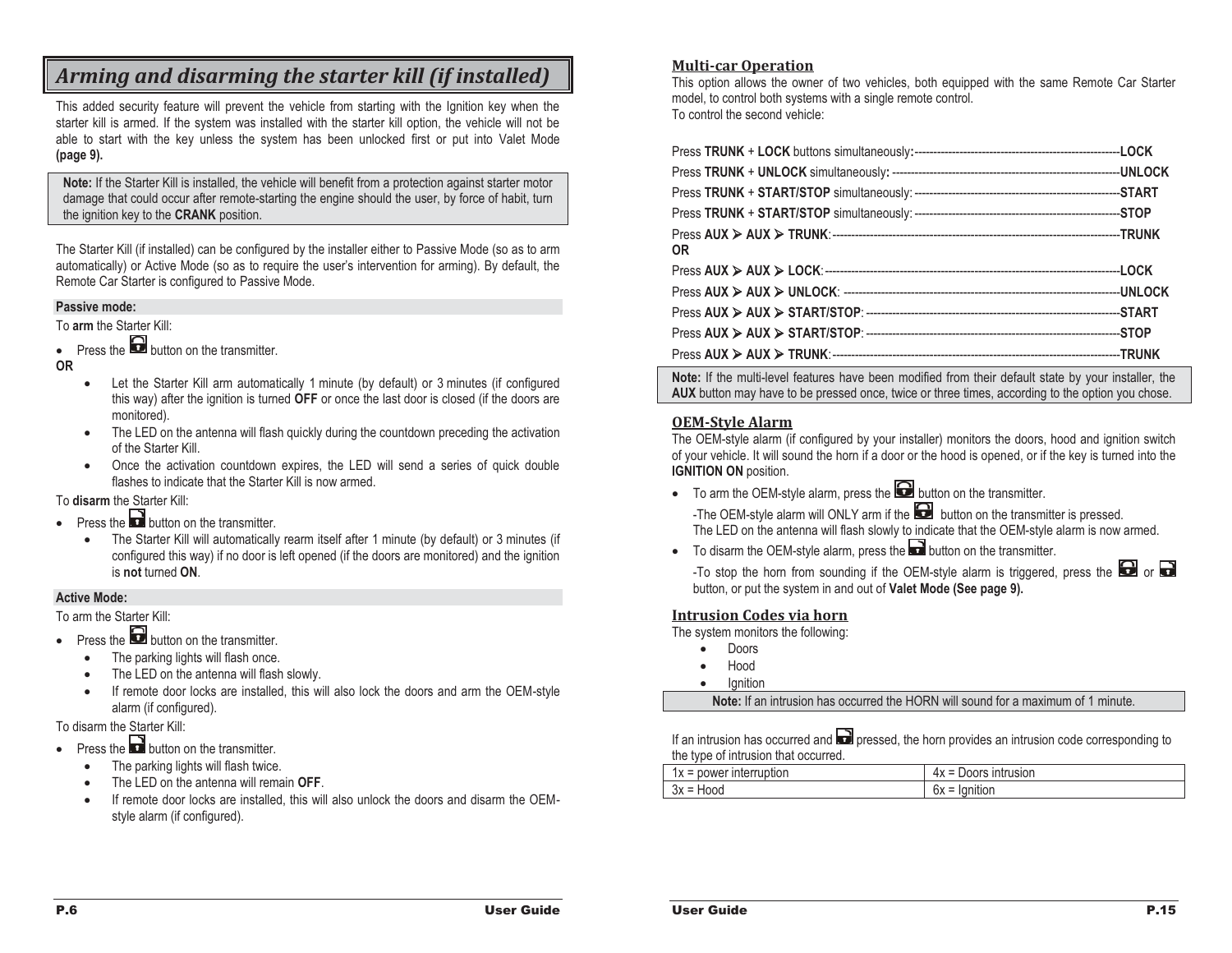#### **"Home ValetTM" Mode**

If configured at installation, this feature will remotely set the vehicle to a no-remote-start mode: if the vehicle is parked indoors there is no danger of it starting accidentally by remote control. If the vehicle has a manual transmission, it should be set into ready mode before activating the Home Valet™.

**Note:** Once the Home Valet Mode is activated, the vehicle will not start by remote, but the OEM alarm functions will remain active.

To take the system into home valet mode:

- 1. Press the  $\blacksquare$  or  $\blacksquare$  button.
- 2. Within 3 seconds, press the  $\blacksquare$  and  $\blacksquare$  buttons simultaneously until the remote beeps twice.

To take the system out of home valet mode:

- Turn the ignition key to the **IGNITION ON (RUN)** position. The system will warn you if someone attempts to start your vehicle while it stands in home valet mode. The parking lights will:
- Turn ON then OFF; then Flash twice, pause; then Flash twice again.

#### **AUX 1**

**Note:** This 500 mA negative Aux 1 output can be used for many different applications

#### **Priority door:**

This great feature allows the user to unlock solely the driver's door with a single press of the button on the transmitter, and to unlock the other doors, if desired, by pressing the **button for a** second time.

The output will provide a 1-second negative output when the  $\Box$  button is pressed a second time on the transmitter.

#### **Horn Confirmation:**

AUX 1 can be programmed to trigger the horn every time the  $\blacksquare$  button is pressed, or when the

 $\bigodot$  button is pressed twice within 3 seconds. When horn confirmation is activated, panic mode is enabled. If horn confirmation is disabled, panic mode will not be available.

#### **AUX 2**

2-way remote: If configured at installation, press the **AUX** (or Shift) button, then when the button lights up, press it to activate **AUX 2**.

1-way remote: If configured at installation, press twice quickly on the **AUX** button, then once on the

button while the LED is slowly flashing to activate **AUX 2**.

#### **Horn Timing Adjustment**

The pulse duration can be configured by your installer (from 5 ms to 200 ms).

# *Remote-Starting Your Vehicle*

#### **Setting Your Vehicle into Ready Mode**

If your vehicle has a manual transmission you must read the following indications. In order to start the vehicle by remote, the unit must first be set to Ready Mode. If the unit is not set to Ready Mode, it cannot remote start the vehicle.

Please note that Ready Mode can be enabled by the remote or the handbrake, depending on the option that was selected by your installer. Therefore, you must follow the appropriate procedure between the two described below in order to set your vehicle into **Ready Mode.**

Once the system is set to Ready Mode, the vehicle can be remote started and stopped at any time. The system will exit Ready Mode if a door, the hood or the trunk is opened, if the brake pedal is pressed, if the parking brake is disengaged or if the ignition key is turned to the **IGNITION ON (RUN)** position.

To set the system to Ready Mode:

| If Ready Mode is enabled by remote                                                                                                                                                                                                                                                                                               |                                                                                                                                                                                                                        | If Ready Mode is enabled by handbrake                                                                                                                                                       |                                                                                                                             |  |  |  |
|----------------------------------------------------------------------------------------------------------------------------------------------------------------------------------------------------------------------------------------------------------------------------------------------------------------------------------|------------------------------------------------------------------------------------------------------------------------------------------------------------------------------------------------------------------------|---------------------------------------------------------------------------------------------------------------------------------------------------------------------------------------------|-----------------------------------------------------------------------------------------------------------------------------|--|--|--|
| 1. Ensure that all the doors, hood and trunk are closed. Make sure that the gear selector is in the neutral<br>position.                                                                                                                                                                                                         |                                                                                                                                                                                                                        |                                                                                                                                                                                             |                                                                                                                             |  |  |  |
| 2. With the engine running, apply the parking brake<br>once and release the brake pedal.<br>3. Within 20 sec. of engaging the parking brake,<br><b>und</b><br>انت<br>press and hold<br>(SmartStart™<br>transmitter<br>SmartStart™ icon).<br>The parking lights will flash 3 times quickly and<br>remain lit. Release the button. | or<br>the<br>on<br>the<br>only<br>uses                                                                                                                                                                                 | 2. With the engine running, apply the parking brake<br>twice within 10 sec.<br>3. Make sure to release the brake pedal.<br>The parking lights will flash 3 times guickly and<br>remain lit. |                                                                                                                             |  |  |  |
| 4. Remove the key: the engine will keep on running.<br>5. Exit the vehicle. All doors should be closed, including the hood and trunk.                                                                                                                                                                                            |                                                                                                                                                                                                                        |                                                                                                                                                                                             |                                                                                                                             |  |  |  |
|                                                                                                                                                                                                                                                                                                                                  |                                                                                                                                                                                                                        |                                                                                                                                                                                             | 6. THERE ARE THREE POSSIBLE OPTIONS TO COMPLETE READY MODE (programmable by installer)                                      |  |  |  |
| <b>OPTION 1: No lock</b>                                                                                                                                                                                                                                                                                                         |                                                                                                                                                                                                                        | <b>OPTION 2: Manual shut down</b><br><b>OPTION 3: Automatic shut</b><br>(default)<br>down                                                                                                   |                                                                                                                             |  |  |  |
| The engine runs for 8 sec.<br>before finally shutting down the<br>engine, without user interaction.                                                                                                                                                                                                                              | The engine keeps going until you<br>press either;<br>down the engine;<br>$\mathbf b$ . $\blacksquare$ to unlock the doors and shut<br>down the engine;<br>$\mathbf{z}$<br>$\mathsf{C}$<br>without affecting the doors. | to lock the doors and shut<br>to shut down the engine                                                                                                                                       | The engine runs for 8 sec. then<br>locks the doors before finally<br>shutting down the engine, without<br>user interaction. |  |  |  |
| <b>WARNING:</b> The vehicle is not                                                                                                                                                                                                                                                                                               | <b>WARNING:</b> Engine runs until the pre-                                                                                                                                                                             |                                                                                                                                                                                             | <b>WARNING:</b> Do not leave your                                                                                           |  |  |  |
| armed or locked down.<br>programmed run time expires.<br>keys in the vehicle!<br>7. The Parking lights will flash twice to indicate Ready mode is set.                                                                                                                                                                           |                                                                                                                                                                                                                        |                                                                                                                                                                                             |                                                                                                                             |  |  |  |

#### **Remote-starting**

- 1. Press the  $\boxtimes$  button for approximately 1 second and release.
- 2. The remote will beep once.
- 3. The remote will confirm the remote starter's activation by beeping 3 times.

If your vehicle does not start at the first attempt, the system will shut down, wait a few seconds and try to start the engine again. There will be 3 start attempts before the system gives up.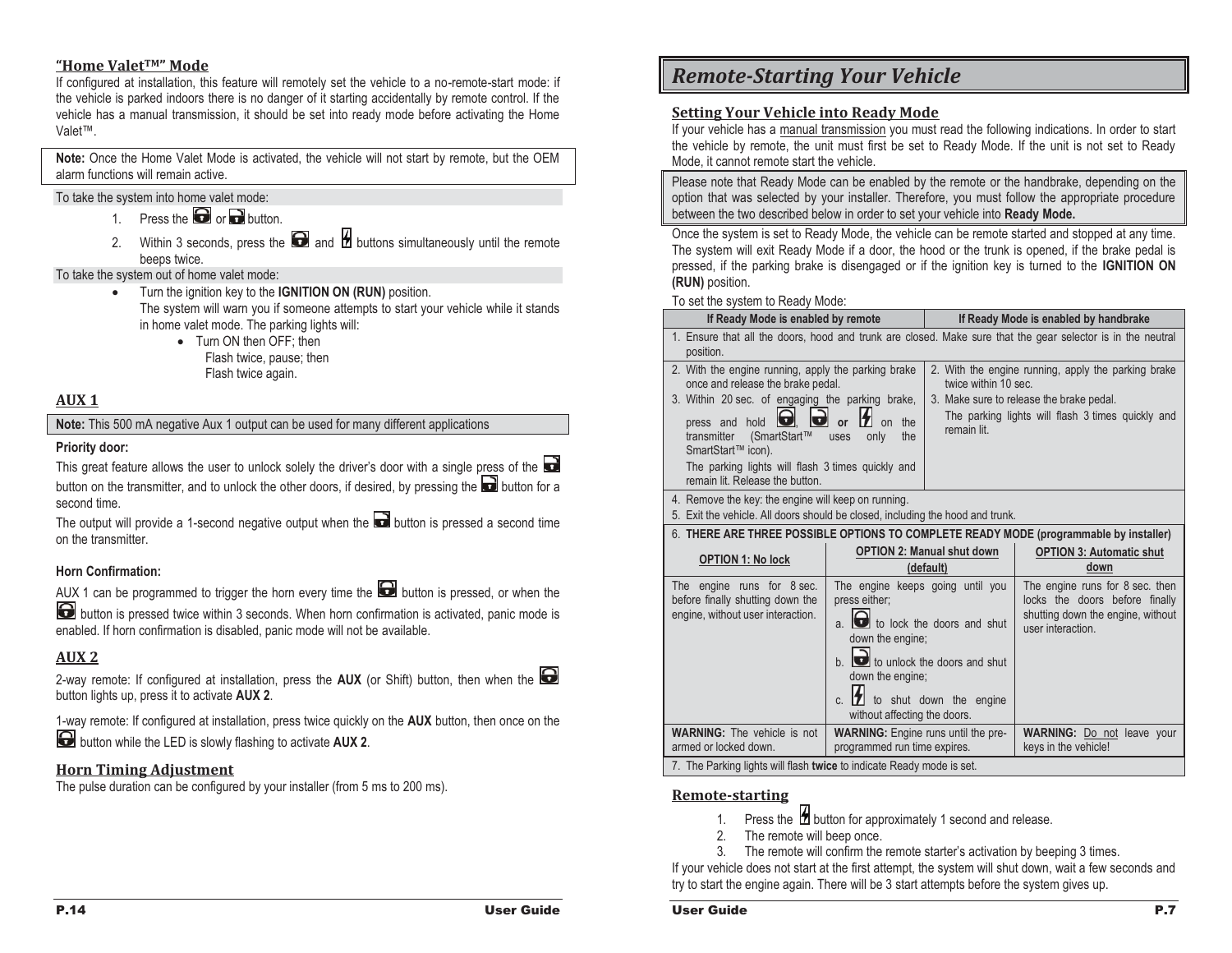#### **Driving Off**

With the vehicle running remotely, press the **button** to disarm the starter kill (if installed) and unlock the doors. Enter the vehicle and do the following:

- 1. Turn the ignition key to the **IGNITION ON (RUN)** position. (Do not turn the key to the **CRANK**  position while the engine is running. This would cause the starter motor to re-engage.)
- 2. Press the brake pedal to disengage the remote starter unit.

You are now ready to drive off.

**Note:** On some Push-To-Start (PTS) vehicles, no takeover is possible as pressing the brakes will shut the engine down. Please talk to your technician to determine if the "Takeover mode" can be set for your vehicle.

# *Remote Starter Features*

#### **Remote Door Locks**

If your Remote Car Starter was installed with the Remote Door Locks option, you will have the convenience of remote keyless entry.

To LOCK your doors and ARM the system:

- 1. Press and hold the **button for approx.** 1 sec.
- 2. The remote will beep once to confirm locking of the doors.

To UNLOCK your doors and DISARM the system:

- 1. Press and hold the **button for approx.** 1 sec.
- 2. The remote will beep twice to confirm unlocking of the doors.

#### **Remote Trunk Release**

If your system was installed with the Remote Trunk Release option, you can open your trunk by pressing the button until the remote beeps once. In addition, this will also disarm the OEMstyle alarm (if installed).

#### **Idle Mode**

**Convenience feature:** Idle Mode allows you to keep the engine running and the doors locked while you stop, for example, at a convenience store or for a short delivery.

This feature allows you to let the remote starter take over control of the vehicle (i.e. no Key in the Ignition Switch) while the engine is running.

#### **Activating Idle mode (Automatic transmission):**

1. With the engine running, make sure to release the brake pedal and press the **Lea**, or **H** button on the transmitter until the parking lights come **ON**.

**Note:** SmartStart™ can be setup to use the SmartStart™ icon to activate Idle mode.

- 2. Remove the ignition key from the ignition switch. The engine will continue running.
- 3.Exit the vehicle. All doors, the hood and trunk should be closed
- 4.Press the  $\Box$  button to lock the doors, to arm the starter kill and to arm the alarm (if available). The engine will continue running.
	- a. When re-entering the vehicle, the user must reinsert the key into the ignition and turn it to the **ON** position (not Crank) without pressing on the brake.

#### **Safe Start**

This feature will eliminate accidental remote starts, e.g. when children are playing with the transmitter.

Safe start enabled: If this feature is enabled, the user must press the **1** button twice within 3 seconds to remote-start the vehicle.

- **Swap start (2-way remote):** If this feature is enabled;
	- 1. Press and release the **AUX** button.
	- 2. The **button on the transmitter will light up.**
	- 3. While it is lit, press  $\bullet$  to remote start the car.

The **AUX 2** output can be activated by pressing the  $\mathbb{Z}$  button.

**Swap start (1-way remote):** If this feature is enabled;

- 1. Rapidly press **AUX** twice. The remote's LED will start flashing.
- 2. While the LED is flashing, press  $\Box$  to remote start the car.

The AUX 2 output can be activated by pressing the  $\mathbb Z$  button.

#### **Engine Run Time**

If you have a gas engine, your Remote Car Starter can be programmed to run the engine for 3, 15, or 25 minutes (15 minutes by default). If you have a diesel engine, the Remote Car Starter can be programmed to run the engine for 8, 20, or 30 minutes (20 minutes default).

#### **Turbo Mode**

If Turbo Mode is configured at installation, it will allow a turbocharger to idle down after the user leaves the vehicle: the unit will take over the vehicle and keep it running for 60 seconds (or until it is shut down by remote control), then shut down the engine.

If your vehicle has an automatic transmission, proceed as follows to set the system to Turbo Mode:

- 1. With the engine running, make sure to release the brake pedal and press the  $\blacksquare$ ,
	- or **b** button on the transmitter until the parking lights come ON. **Note:** SmartStart™ can be setup to use the SmartStart™ icon to activate Turbo mode.
- 2.Remove the ignition key from the ignition switch. The engine will continue running.
- 3.Exit the vehicle and close all doors, hood and trunk.
- 4. Press the  $\blacktriangleright$  button; this will lock the doors, arm the OEM-style alarm (if configured) and confirm that the vehicle is in Turbo Mode.
- 5. The engine will shut down after 60 seconds.

If your vehicle has a manual transmission**,** follow all steps of the **Ready Mode** routine **(page-7)** to activate Turbo Mode. At the last step, press either:

- to lock the doors and have the engine shut down after 60 seconds; The parking lights will flash 3 times and remain lit. The OEM-style alarm and starter kill (if configured) will be armed.
- to unlock the doors and have the engine shut down after 60 seconds; The parking lights will flash 3 times and remain lit.
- $\overline{B}$  to shut down the engine without affecting the doors.

**Note:** The vehicle will enter Ready Mode once the engine run time expires.

-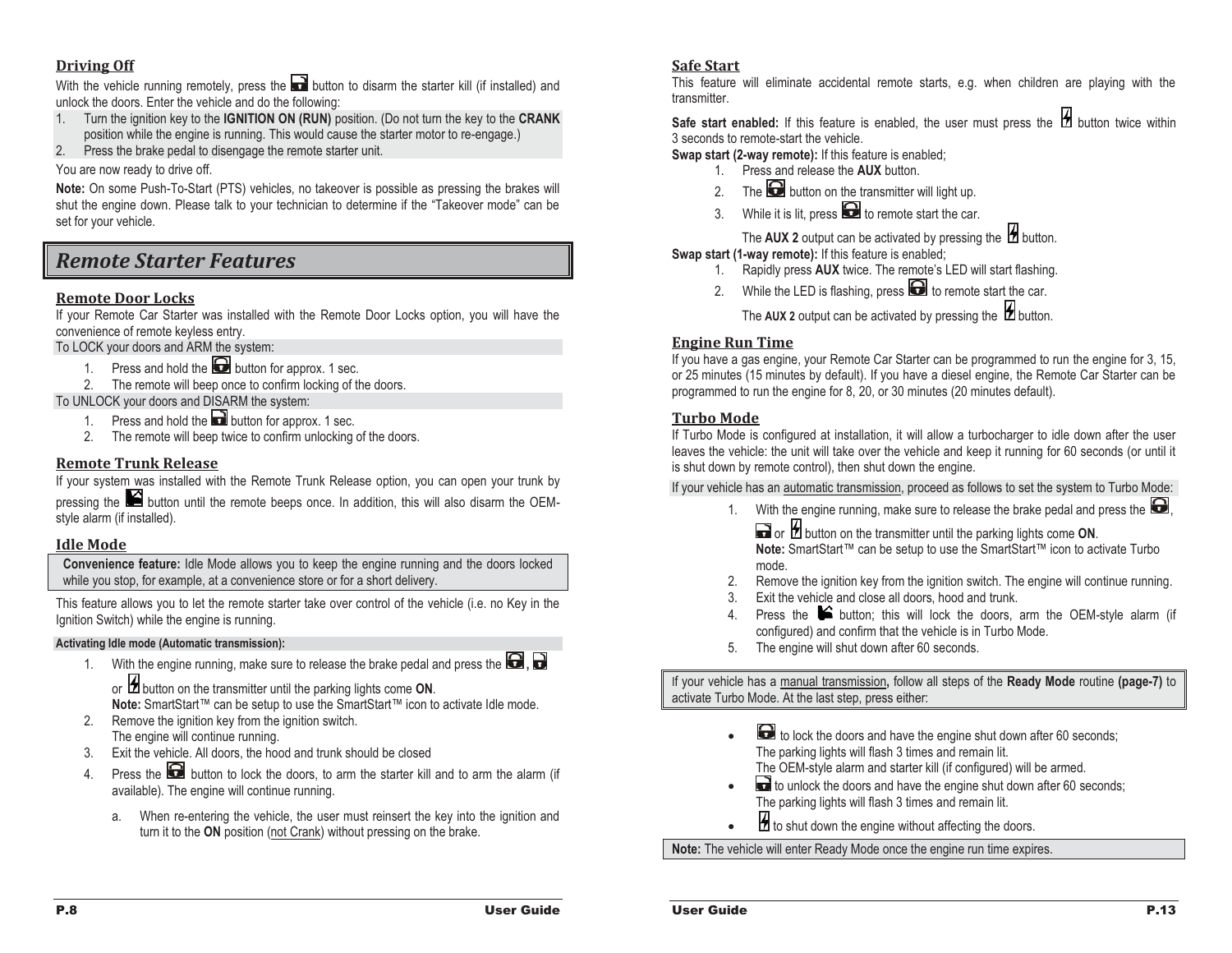# *Feature Confirmation Chart*

| Feature                                     | <b>LOCK</b> | <b>UNLOCK</b> | <b>TRUNK</b> | <b>START/STOP</b> | Beep(s)        |
|---------------------------------------------|-------------|---------------|--------------|-------------------|----------------|
| Lock                                        | 3 flashes   |               |              |                   |                |
| <b>Unlock</b>                               |             | 3 flashes     |              |                   | $\overline{2}$ |
| Trunk                                       |             |               | 3 flashes    |                   | 1              |
| LED ON/OFF                                  | 3 flashes   | 3 flashes     |              |                   | 1              |
| Start                                       |             |               |              | 3 flashes         | 1              |
| Running                                     |             |               |              | 3 flashes         | 3              |
| Stop                                        |             |               |              | 3 flashes         | $\overline{2}$ |
| <b>Entering Cold</b><br><b>Weather Mode</b> |             |               |              | 3 flashes         | $\overline{2}$ |
| <b>Exiting Cold</b><br><b>Weather Mode</b>  |             |               |              | 3 flashes         | 1              |
| Home Valet                                  | 3 flashes   |               |              | 3 flashes         | $\overline{2}$ |
| Valet Mode                                  | 3 flashes   |               |              | 3 flashes         | 1              |
| <b>Exit Valet Mode</b>                      |             | 3 flashes     |              | 3 flashes         | 1              |
| <b>Fail Start Attempt</b>                   |             |               |              | 4 flashes         | 4              |

## *Advanced Features: Installation-programmable Options*

The remote car starter was designed with flexibility and OEM integration in mind. With its programmable options, this unit can single-handedly control nearly any electrical system in your vehicle.

Caution: The programming of your system should be left to a professional. Changing any one of the settings may affect the operation of your Remote Car Starter.

#### **Ignition-controlled Door Locks**

This is an added security feature. If your Remote Car Starter was installed with the Ignition-Controlled Door Locks option, the doors will automatically lock as soon as the ignition key is turned to the **IGNITION ON (RUN)** position while the brakes are pressed. The remote car starter will also lock any door that was unlocked and opened (then closed) the next time the brake pedal is pressed (only when doors are monitored). When the key is turned to the **OFF** position, the doors will automatically be unlocked.

#### **Secure Lock**

(Disabled by default.) Before your vehicle can be remote-started, the factory security system must first be disarmed. The Secure Lock feature may be required on certain vehicle models with factory security systems that automatically unlock the doors when the security system is disarmed.

To keep your vehicle protected when the factory security system is disarmed for a remote start, Secure Lock will relock your doors as soon as the vehicle is started. Once the engine is shut down by remote or after its runtime has expired, Secure Lock will also rearm your factory security system and relock the doors.

- b. *Once the key is in the ON position*, press on the brake pedal to put the transmission in gear. Pressing the brake pedal at this step will cancel the remote starter takeover.
- c.Drive off.

If your vehicle has a manual transmission, Idle Mode can be activated through the same routine as

that used for **Ready Mode (page 7)**; at the last step, press the **button to lock the doors, arm** the system and leave the engine running.

#### *NEW FEATURE –* **Push-To-Start Idle Mode**

This feature is a variation of "Idle mode", but made specifically for Push-To-Start vehicles, with automatic or manual transmissions. (Consult your installer for availability of this feature.) Follow the same steps as the normal Idle Mode procedure, except for when re-entering the vehicle while the engine is running;

- 1. Press unlock
- 2. Open then close all doors.
- 3. You have 1.5 minutes (or 3 minutes) to press on the brake pedal, to get in gear and drive off.

**Note 1:** Pressing on the brake pedal after the allocated (1.5 or 3-min.) period will shut the engine down.

**Note 2:** The engine will continue running until the user re-enters the vehicle or until the expiration of the run time.

**Note 3:** If the pre-programmed run-time expires or if the user shuts down the engine remotely, the vehicle will enter Ready Mode automatically (manual transmissions only).

**Caution!!** Do not leave children or pets unattended in a vehicle standing in Idle Mode.

#### **Valet Mode**

When the vehicle is in Valet Mode, the remote starter and alarm functionalities are disabled. If the vehicle needs to be serviced, or if you park it indoors, Valet Mode will prevent the engine from being remote-started accidentally.

#### **Any of the following features will put the remote car starter into Valet Mode:**

**Ignition Valet:** This feature allows you to set Valet Mode using the ignition key. **Remote valet:** This feature allows you to set Valet Mode using the transmitter.

#### **To put the system into Valet Mode**

#### **Using the KEY (Ignition Valet Mode):**

- 1. Insert the ignition key into the ignition switch. Within 10 sec., cycle the ignition key to the **IGNITION/RUN** and **OFF** positions 5 times until the parking lights flash **3 times**.
- 2. Turn the ignition **OFF**.
- 3. The LED on the antenna will stay **ON** indicating that the vehicle has successfully entered Valet mode.

#### **Using the TRANSMITTER (Remote Valet Mode):**

- 1.Press and hold the  $\Box$  and  $\Box$  buttons simultaneously until the remote beeps **once**, pauses, then beeps **once** again. Release the buttons.
- 2.The  $\Box$  and  $\Box$  buttons will flash  $3$  times.
- 3. The LED on the antenna will stay **ON** indicating that the vehicle has successfully entered Valet mode.